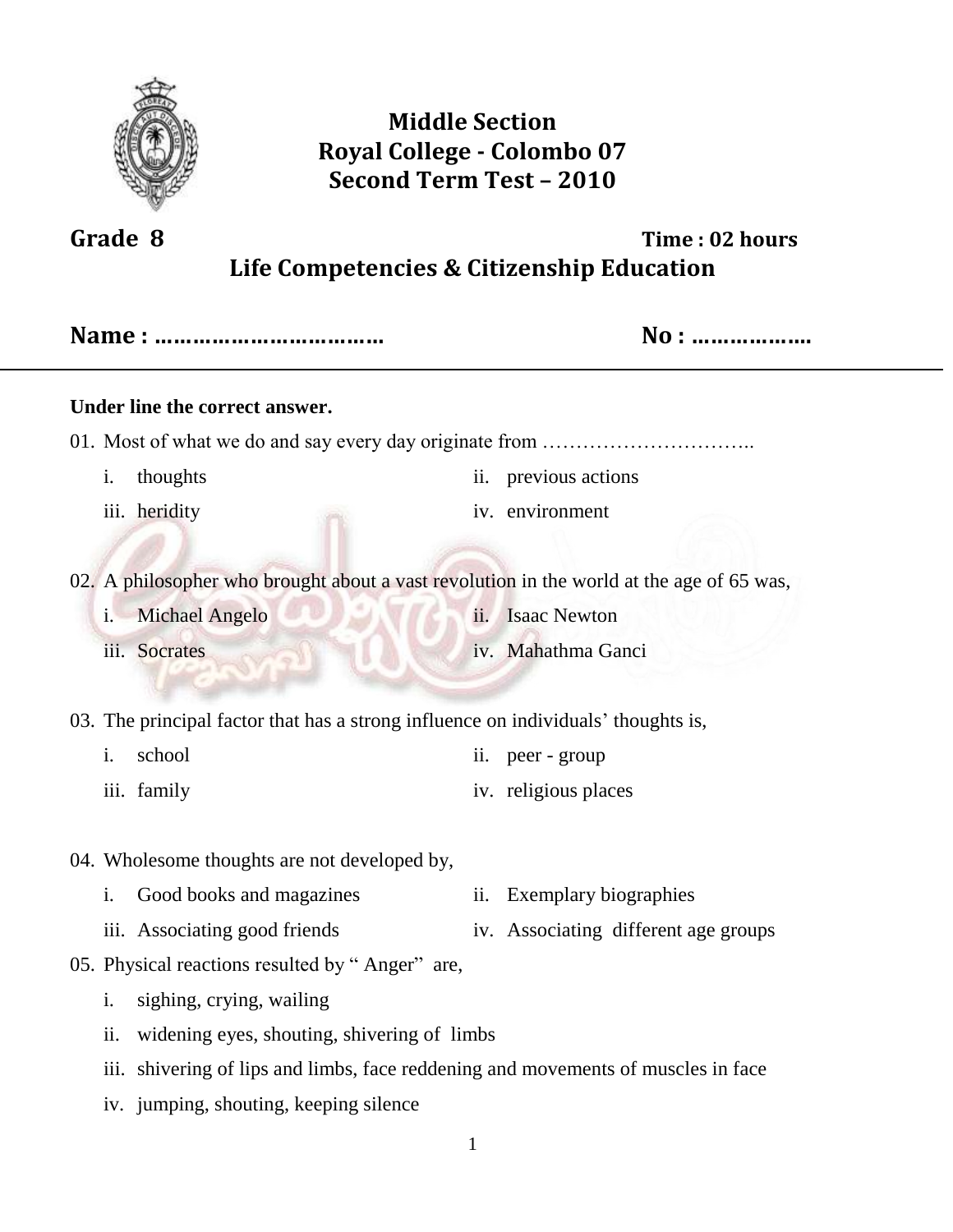- 06. Example for expressing emotions positively is,
	- i. Donating a house in memory of ones dead mother
	- ii. Damaging a house by stoning
	- iii. Trying to commit suicide
	- iv. Spending time in hatred and anger
- 07. The reason for arising conflicts in the society is that,
	- i. different ideas and opinions of different people
	- ii. people with same ideas flocking together
	- iii. people being engaged in meditation programmes
	- iv. laws and punishments imposed by the state
- 08. The skills and qualities that should be developed for the resolution of conflicts are,
	- i. listening attentively, positive thinking aggressiveness
	- ii. violence, friendliness, kindness
	- iii. friendliness, patience, respecting others' views
	- iv. anger, aggression, silence
- 09. This is not a common characteristic of public services
	- i. All can obtain these services without restriction
	- ii. Aiming at social security
	- iii. Providing special concessions to low-income groups
	- iv. services provided, vary from person to person
- 10. Although Sri Lanka has achieved a satisfactory progress in the field of health, there is yet a tendency for a decline in the people's interest in the prevention of certain diseases. The following is not a reason for it.
	- i. not following good health habits
	- ii. not taking nutritious food
	- iii. not supporting community health programmes
	- iv. not being engaged in suitable exercises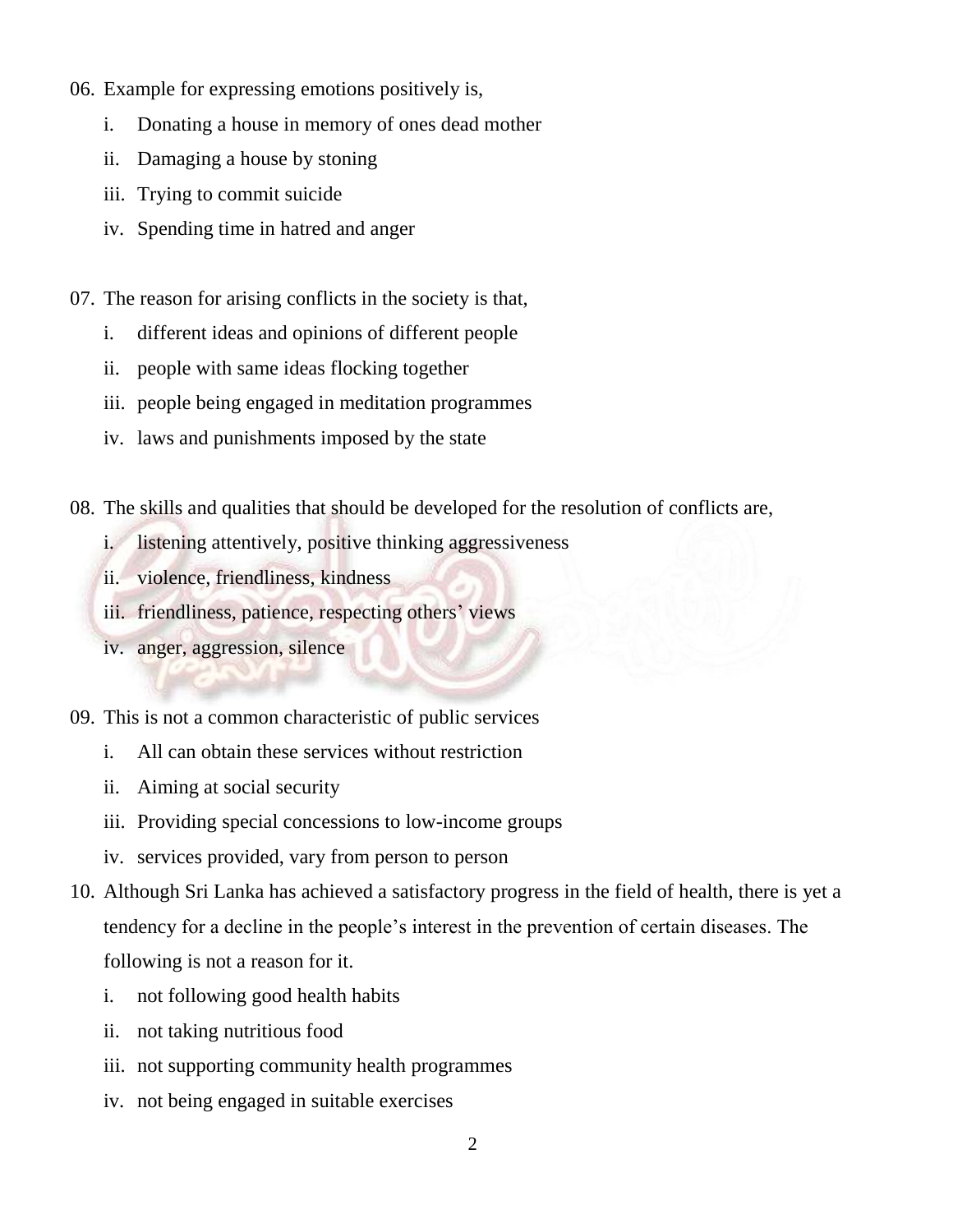- 11. The age group for which education is made compulsory is,
	- i.  $6-14$  years ii.  $5-14$  years iii.  $6-13$  years iv.  $5-13$  years
- 12. Public services which contribute to holding clinics, facilitating day to day activities and preparation of food respectively are,
	- i. Health, water, transport ii. Education, transport, water
	- iii. Electricity, health, transport iv. Health, transport, water
- 13. This is not a characteristic of a democratic way of life
	- i. Working in co-operation with others ii. Giving prominence to individual needs
	- iii. Respecting the will of the majority iv. Reaching consensus through discussion
- 14. Underline the wrong statement
	- i. Exploiting child labour should be abolished
	- ii. People have the right to become members of associations and unions
	- iii. Only the relations should be helped in an emergency
	- iv. Engage in sports activities without neglecting studies
- 15. Most appropriate statement regarding the democratic features prevailing within the school is,
	- i. equal educational opportunities ii. right to express ones own opinions
	- iii. establishing a society with least conflicts iv. arriving at decisions through discussion

Match A and B

|                                                         | B                             |
|---------------------------------------------------------|-------------------------------|
| 16. Right for proper protection                         | Child right                   |
| 17. Helping others in need                              | a right for participation     |
| 18. Being engaged in sports and recreational activities | a duty of children            |
| 19. Contribution towards social welfare                 | a duty related to development |
| 20. following good health habits                        | a duty related to survival    |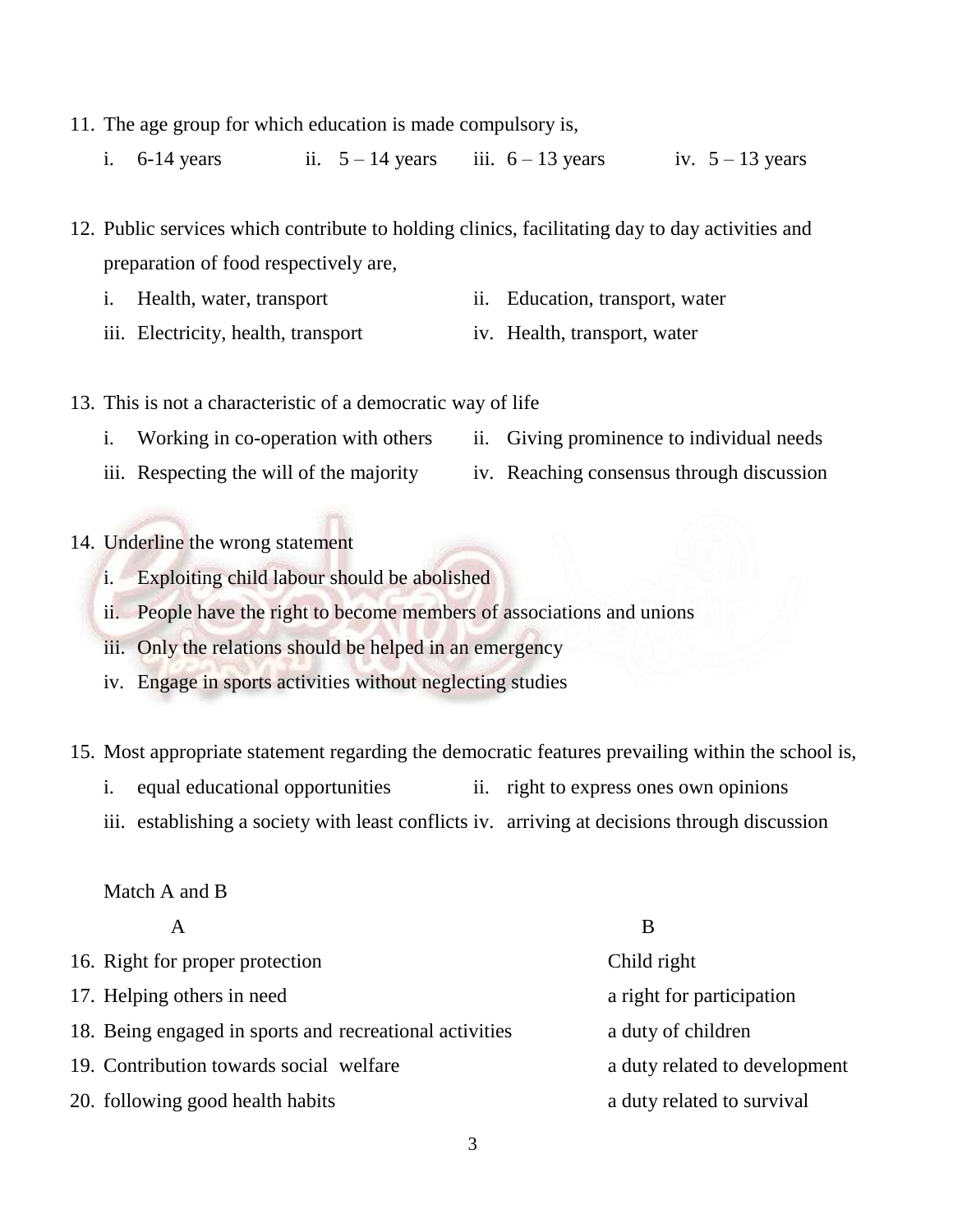## **Part II**

#### **Answer 5 questions**

01. "Awareness of various customs, traditions, and concepts of people in a multi cultural society is necessary to live in peace and harmony."

The field trip organized under the school based assessments was aimed at promoting the above idea. (2 Marks)

i. Name two places you visited, depicting the identity of two cultures.

| a.                                                                                      |
|-----------------------------------------------------------------------------------------|
| b.                                                                                      |
| What are the two religions associated with the above two places. (2 Marks)              |
|                                                                                         |
| $\mathbf{b}$ .                                                                          |
| iii. Write 2 services rendered by above two places to those who follow other religions. |
| (2 Marks)                                                                               |
| a.                                                                                      |
|                                                                                         |
| b.                                                                                      |
|                                                                                         |
| iv. Describe how the field trip was organized in 3 sentences. (3 Marks)                 |
| a.                                                                                      |
|                                                                                         |
| b.                                                                                      |
|                                                                                         |
| c.                                                                                      |
|                                                                                         |
|                                                                                         |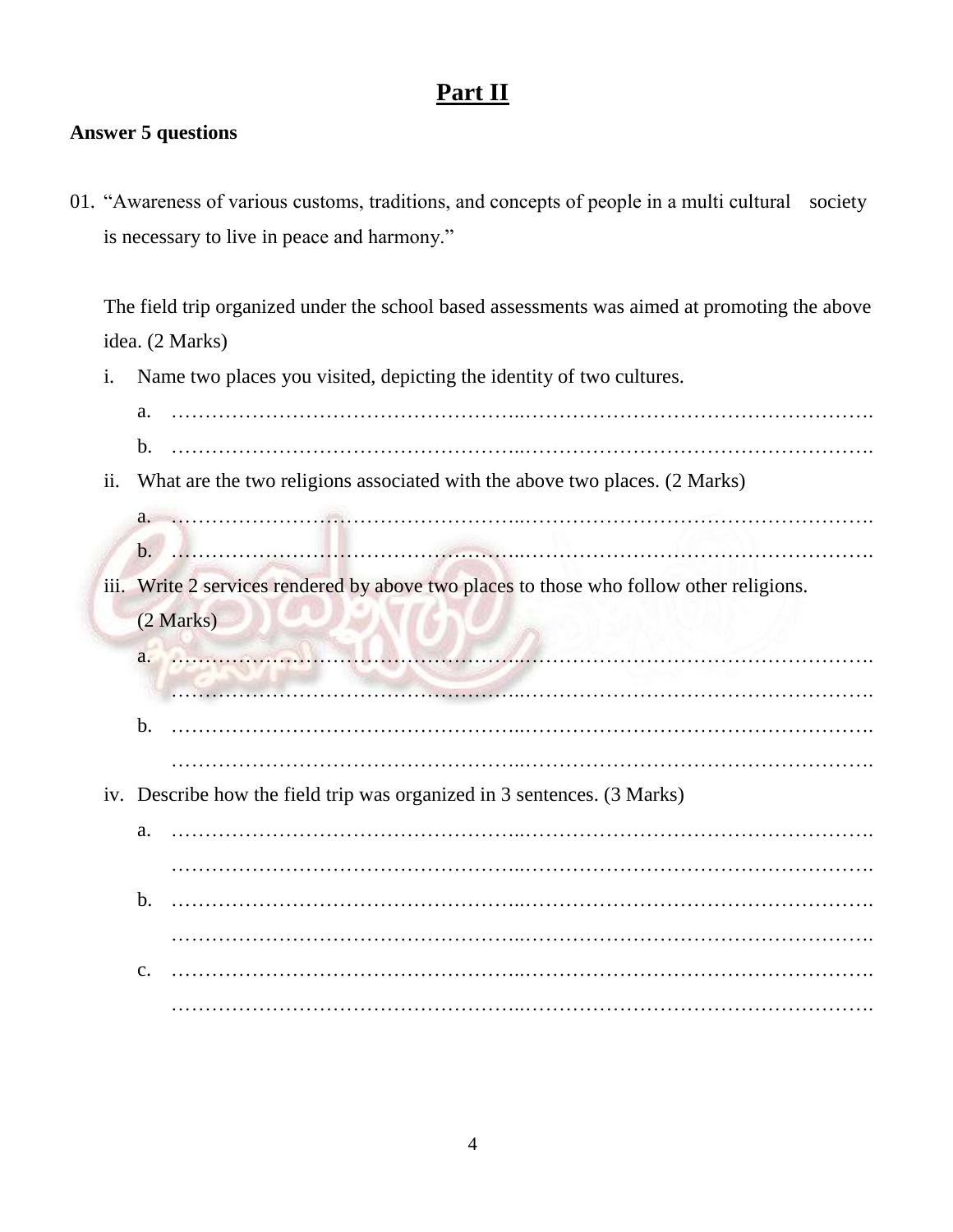v. Write 3 leadership qualities you have observed in your group leader. (3 Marks)

| a. |  |
|----|--|
|    |  |
|    |  |

vi. Draw the cover page of the booklet you designed after the field trip. (4 Marks)

|        |     | 02. i. Where do the thoughts generate from ? (3 Marks)                   |  |  |  |  |  |
|--------|-----|--------------------------------------------------------------------------|--|--|--|--|--|
|        | 11. | Write 2 examples each for wholesome and unwholesome thoughts . (4 Marks) |  |  |  |  |  |
|        |     |                                                                          |  |  |  |  |  |
|        |     |                                                                          |  |  |  |  |  |
|        |     | iii. Write 4 sources that develop wholesome thoughts . (4 Marks)         |  |  |  |  |  |
|        |     |                                                                          |  |  |  |  |  |
|        |     |                                                                          |  |  |  |  |  |
| 03. i. |     | Write 3 examples for simple mental stresses. (3 Marks)                   |  |  |  |  |  |
|        |     |                                                                          |  |  |  |  |  |
|        |     | 3.                                                                       |  |  |  |  |  |

5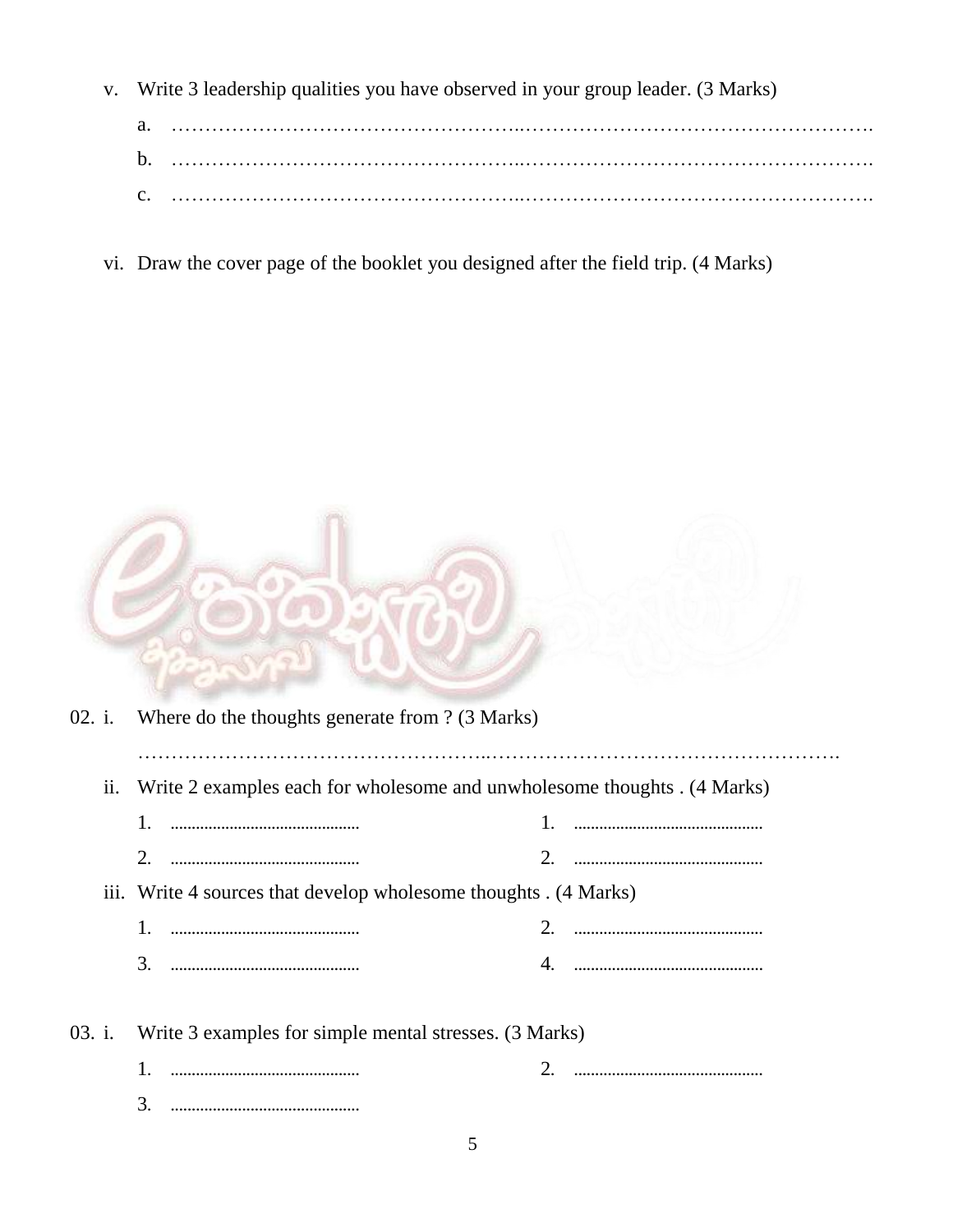|        | ii. | Write 2 causes for mental stresses . (4 Marks)                                                                         |  |  |  |  |  |
|--------|-----|------------------------------------------------------------------------------------------------------------------------|--|--|--|--|--|
|        |     | 1.                                                                                                                     |  |  |  |  |  |
|        |     | 2.                                                                                                                     |  |  |  |  |  |
|        |     |                                                                                                                        |  |  |  |  |  |
|        |     |                                                                                                                        |  |  |  |  |  |
|        |     | iii. Write 4 methods of effective control of mental stresses. (4 Marks)                                                |  |  |  |  |  |
|        |     | 1.                                                                                                                     |  |  |  |  |  |
|        |     |                                                                                                                        |  |  |  |  |  |
|        |     |                                                                                                                        |  |  |  |  |  |
|        |     |                                                                                                                        |  |  |  |  |  |
|        |     |                                                                                                                        |  |  |  |  |  |
| 04. i. |     | Write 3 characteristics of a democratic way of life. (3 Marks)                                                         |  |  |  |  |  |
|        |     |                                                                                                                        |  |  |  |  |  |
|        |     | $2. \ldots$                                                                                                            |  |  |  |  |  |
|        |     |                                                                                                                        |  |  |  |  |  |
|        | ii. | Write 2 democratic features found within a family . (4 Marks)                                                          |  |  |  |  |  |
|        |     | $1 -$                                                                                                                  |  |  |  |  |  |
|        |     | <u> 1999 - Jan Albert Harry, amerikan amerikan adalar personal dan bagai dan personal dan bagai dan bagai dalam da</u> |  |  |  |  |  |
|        |     | iii. Describe how the democratic pattern of life helps in establishing of a good society.                              |  |  |  |  |  |
|        |     | (4 Marks)                                                                                                              |  |  |  |  |  |
|        |     |                                                                                                                        |  |  |  |  |  |
|        |     |                                                                                                                        |  |  |  |  |  |
|        |     |                                                                                                                        |  |  |  |  |  |
|        |     |                                                                                                                        |  |  |  |  |  |
|        |     |                                                                                                                        |  |  |  |  |  |
| 05. i. |     | Write a conflicting situation you faced in the class room. (3 Marks)                                                   |  |  |  |  |  |
|        |     |                                                                                                                        |  |  |  |  |  |
|        |     |                                                                                                                        |  |  |  |  |  |
|        |     |                                                                                                                        |  |  |  |  |  |
|        |     |                                                                                                                        |  |  |  |  |  |